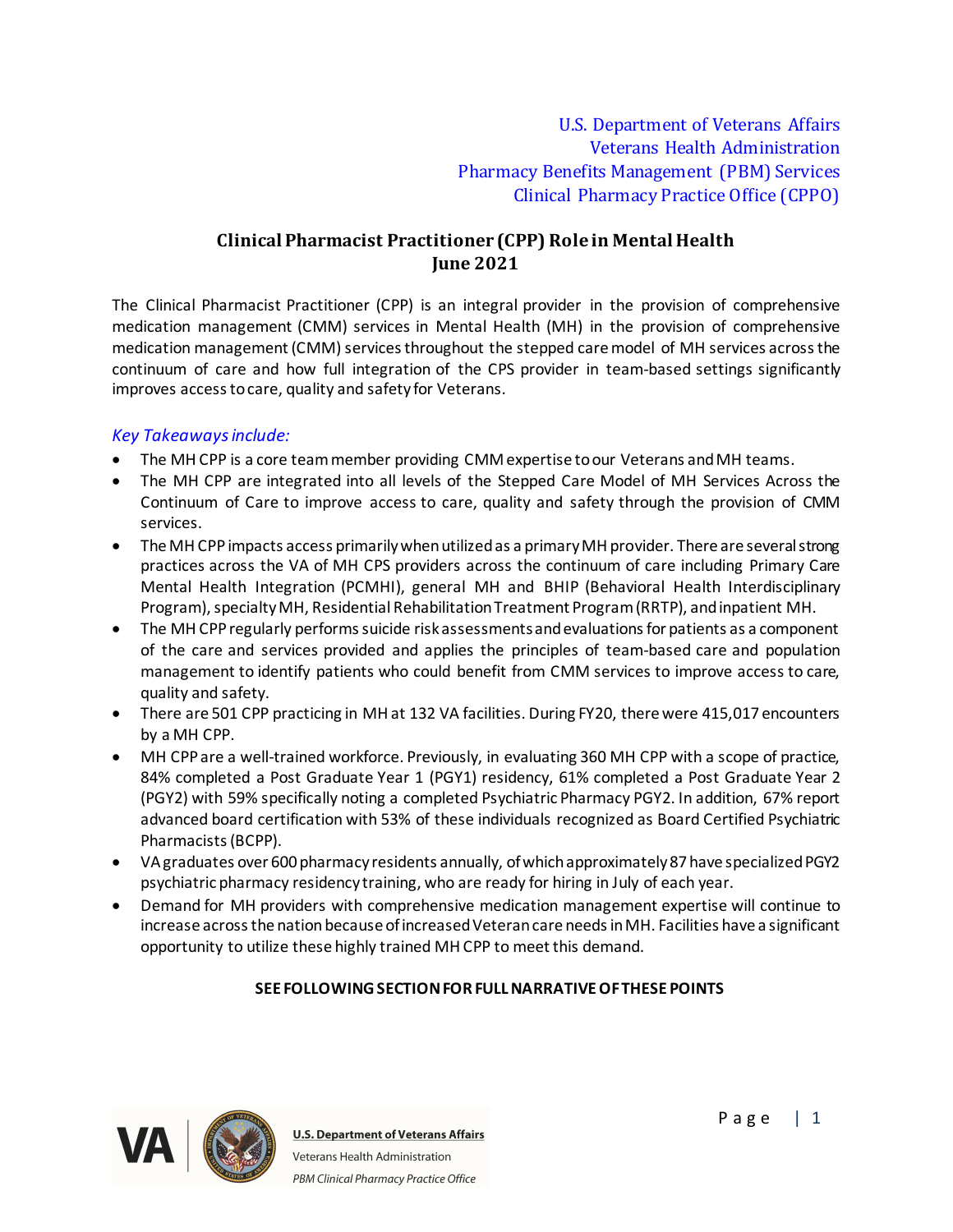## *Background*

Providing access to high quality health care is one of the Department of Veterans Affairs (VA) top priorities. This encompasses recovery-oriented, evidence-based mental health (MH) care across the continuum of outpatient, residential and inpatient MH services throughout the country (Figure 1). Comprehensive MH services are delivered in a team-based care delivery setting that promote Veteran-centered, coordinated care and promote Veteran recovery. The MH Clinical Pharmacist Practitioner (CPP)is a core team member providing comprehensive medication management (CMM) expertise to Veterans and the MH team.

Psychiatrist and other MH provider shortages are present across the United States which impact access to provide mental health care to patients.<sup>1</sup> At the same time, there is an increase in MH care needs across the nation. There is an apparent need to transform the MH team to include clinicians focused on providing services to the growing mental health population, hence the expertise of the MH CPP is an asset to increase access to CMM services. The Patient-Centered Primary Care Collaborative published a resource guide in 2012 entitled "Integrating Comprehensive Medication Management to Optimize Patient Outcomes." This guide outlines how pharmacists promote the safe, appropriate, and effective use of medications with a demonstrated return on investment by providing effective medication management.<sup>2</sup> Specific to a psychiatric population, the benefits of incorporating a MH CPP to improve both access and the quality of care to patients with mental illness has been reported in the literature. In a 2013 pilot program, pharmacist-delivered CMM provided for patients with MH disorders was demonstrated to improve clinical outcomes, reduce overall healthcare cost, and improve patient satisfaction.<sup>3</sup> Additionally, in a VA setting, MH CPP on a Primary Care Mental Health Integration (PCMHI) team have demonstrated ability to help patients achieve goals as measured by validated clinical rating scales.<sup>4</sup> The MH CPPs' specialized training makes these individuals experts in psychopharmacology, and practicing at the top of their license as a primary MH provider improves access to high quality medication management. The role of the MH CPP in MH services and the impact on integration of the MH CPP will be highlighted.

**Figure 1:** Stepped Care Model of MH Services Across the Continuum of Care<sup>5</sup>



## *Role of the MH CPP*

The MH CPP is a core team member providing CMM expertise to Veterans and MH teams. MH CPP providers are integrated into all levels of the Stepped Care Model of MH Services Across the Continuum of Care (**Figure 1**), which includes general and specialty MH clinics, behavioral health clinics embedded in

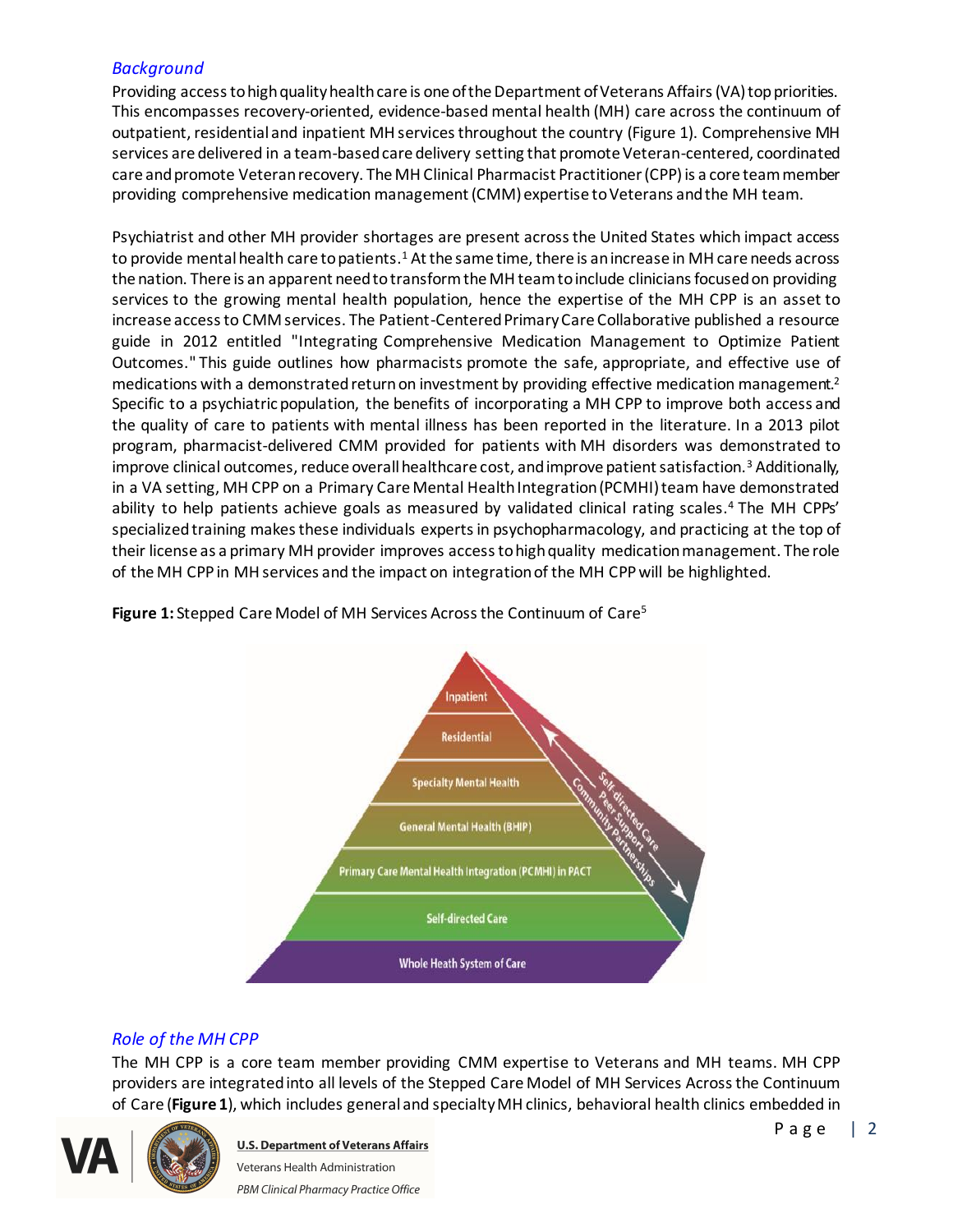primary care known as PCMHI, residential rehabilitation treatment programs (RRTP), specialty MH programs, and on inpatient MH units. The impact of the MH CPP includes improvement in access to care, quality and safety through the provision of medication management services.

The VA CPP is an Advanced Practice Provider authorized, under a scope of practice, to autonomously prescribe and provide CMM services in a variety of practice settings as described in VHA Handbook [1108.11 Clinical Pharmacy Service](http://vaww.va.gov/vhapublications/ViewPublication.asp?pub_ID=3120)s. The types of activities besides prescribing also include executing therapeutic plans, physical and objective disease assessment, utilizing quantitative mental health instruments for psychotic, mood, cognitive, and other MH disorders to monitor medication effectiveness and MH disease conditions, ordering labs and diagnostic tests, taking independent corrective action for identified drug-induced problems, ordering consults to maximize positive drug therapy outcomes, and obtaining and documenting informed consent for treatments and procedures. These activities focus on treatment appropriateness, effectiveness, safety, and adherence for MH and non-MH conditions.

As a component of the CMM services provided, regularly screens for suicide risk using the comprehensive suicide risk evaluation (CSRE). Patients who have been identified as high risk for suicide benefit from improved access and quality of care delivered by a MH CPP. The MH CPP evaluates a patient's suicidal ideation, intent, and plan, their protective and risk factors, and documents the determined level of suicide risk. This also includes safety planning. With that information and collaboration with team members as clinically indicated, the MH CPP ensures the patient receives the appropriate intervention according to the severity of their suicidality. Established processes for the MH care team for management of patients determined high risk are critical. The MH CPPcollaborates with a psychiatrist or appropriate provider for advanced patient care management beyond the MH CPP'sscope of practice.

## *Access Impact*

The MH CPP impacts access primarily when utilized as a primary MH provider. The MH CPP has been utilized in a variety of ways to effectively improve access to care and increase quality outcomes in MH care across our VA facilities and across the continuum of care. The MH CPS provider is also a valued team member for treatment of substance use disorders (SUD) throughout the continuum of care.

The MH CPP meets population metric goals by managing at risk Veterans in their own subset of the team's panel, but also by seeing hospital discharge Veterans who are identified as a high risk for suicide who require more frequent follow-ups and ensuring that safety plans are completed in a timely manner.

## *Quality Impact*

The MH CPP positively impacts multiple quality measures within the VA Strategic Analytics for Improvement and Learning (SAIL) model, which is utilized for internal and external benchmarking related to quality, efficiency and productivity. Metrics the MH CPP impact include not only the population coverage metrics related to access, but also continuity of care, suicide risk screening and evaluation, and experience of care for not only the Veteran, but also the team.

The VA Psychotropic Drug Safety Initiative (PDSI) is a nationwide psychopharmacology quality improvement program with the aim of improving safety and effectiveness of psychopharmacotherapy across VA. Focus areas have included improving psychopharmacologic treatment of older Veterans, improving access to evidence-based pharmacotherapy for Veterans with substance use disorders and most recently, reducing benzodiazepine use in high risk populations. In many facilities the CPP leads the PDSI through identification and management of specific local initiatives. Through the collaboration of MH

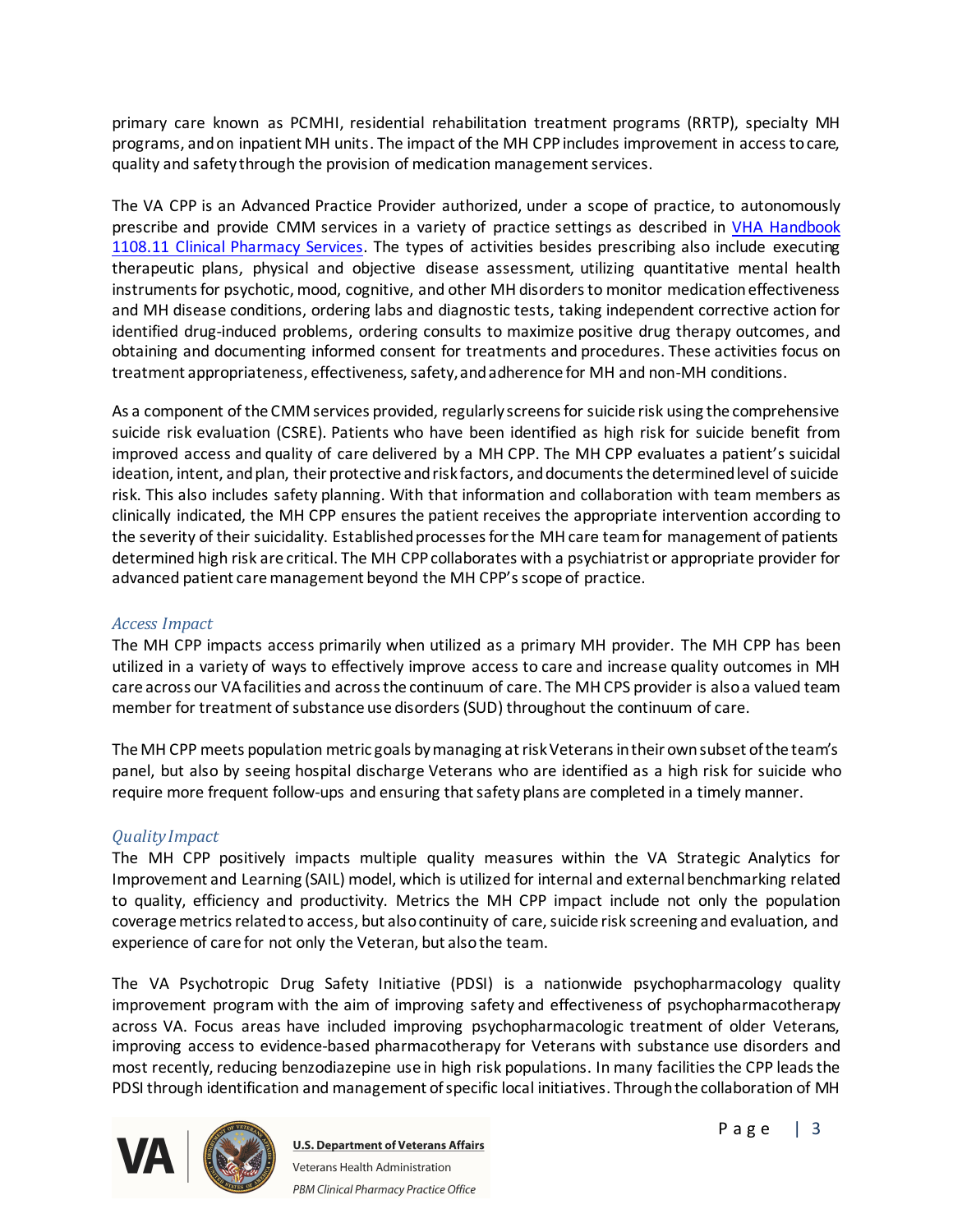CPP with Veteran's health care teams, there has been a marked improvement in PDSI initiatives. <sup>6</sup>

A unique role of the MH CPP is in the treatment of female Veterans who are trying to conceive, are currently pregnant, or who are breastfeeding. Forty-two percent of women Veterans cared for by VA are of reproductive age (18-44 y/o), with 46.2% carrying at least one psychiatric diagnosis. As is true in many areas of psychiatric medicine, the literature does not provide definitive answers as to whether a woman who is planning to become pregnant, is pregnant, or is breastfeeding should use psychiatric medications. Careful gathering of personal and family history, awareness of the resources and information available, and inclusion of the Veteran in risk-benefit discussions are crucial elements for assisting a female patient with these decisions. As the medication experts on the team, MH CPP possess the knowledge and training for improving education and care for this population. A MH CPP run pregnancy and lactation clinic provides a much-needed service to Veterans. A Veteran's primary care, women's health or mental health provider may request varying levels of assistance from the MH CPP. This can include an e-consult to provide recommendations for treatment planning via chart review only, one-time consultation (such as pre-conception planning), interim management and follow up, and/or providing CMM for the patient during and after her pregnancy.

Consistent with other practitioners, the MH CPP scope of practice may include prescriptive authority for controlled substances when the pharmacist state of licensure allows the practice (i.e., the statutes and regulations that define the terms and conditions of the clinical pharmacist's license), and the pharmacist performs this function in accordance with Federal law, regulations and VHA policy. There are several states in which CPP are authorized to prescribe controlled substances under their licensure, and in these scenarios the MH CPP may obtain a DEA registration to prescribe controlled substances in accordance with their scope of practice (states as of  $6/1/21$  include CA, ID, MA, MT, NM, NC, OH, WA, TN).<sup>7,8</sup> In a few instances, VA pharmacists have obtained a DEA license and been authorized by VA to prescribe controlled substances. When the MH CPP does not have prescriptive authority for controlled substances, they work collaboratively with the MH provider by providing therapeutic recommendations when controlled substances are a component of the therapeutic regimen and/or treatment for the individual Veteran. This similar scenario occurs as well when prescribing and managing clozapine within VA. In fact, a large percentage of patients managed on clozapine are done so by the MH CPP, although due to VA electronic medical record and tracking restrictions the actual prescriptions are written by other providers.<sup>9,10</sup> The MH CPP is also an interdisciplinary team (IDT) member who serves as a resource for other MH team members on evidence-based pharmacological treatment options.

## *Current Assessment of Clinical Pharmacy Mental Health Practice*

Integrating MH CPP and optimizing those care roles across practice settings improves access to CMM. Nationwide, CPP are integrated into care teams delivering care through a variety of modalities (e.g., inperson, telephone, video, e-consult). In FY20, 4,812 CPP delivered over 6 million patient care encounters. During the same time frame, 501 MH CPP at approximately 132 VA facilities recorded 415,017 patient care encounters. In FY21, there are consistently greater than 115,000 encounters per quarter as described in **Figure 2**. Modalities of patient care encounters are primarily in-person, with expanding growth in virtual care (**Figure 3**) in FY20. Interventions identified through the PhARMD (Pharmacists Achieve Results with Medications Documentation) Tool provide information on medication management activities and types of disease states managed (**Figures 4 and 5**).

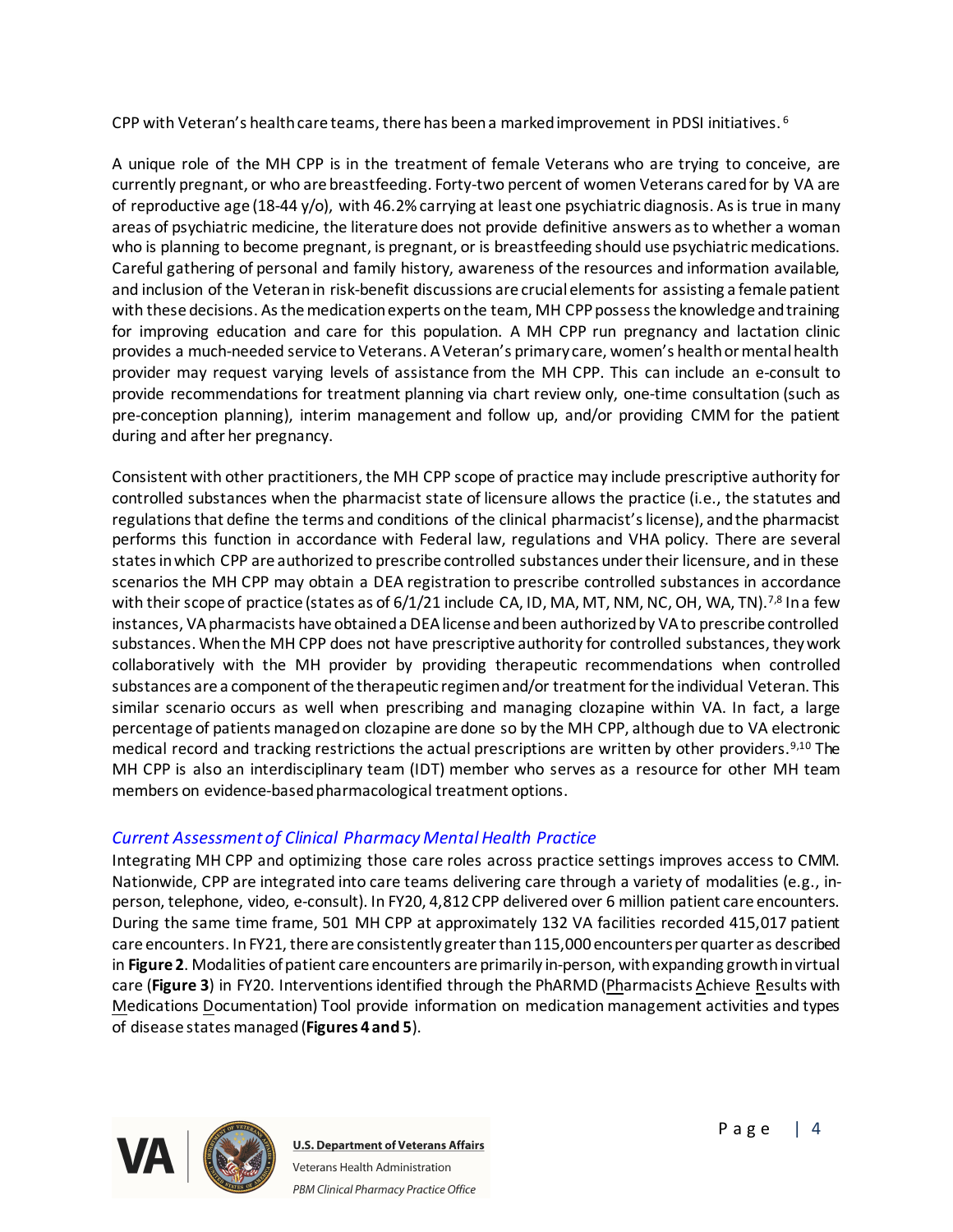



**Figure 3. MH CPP Provider Encounter Modalities FY20**



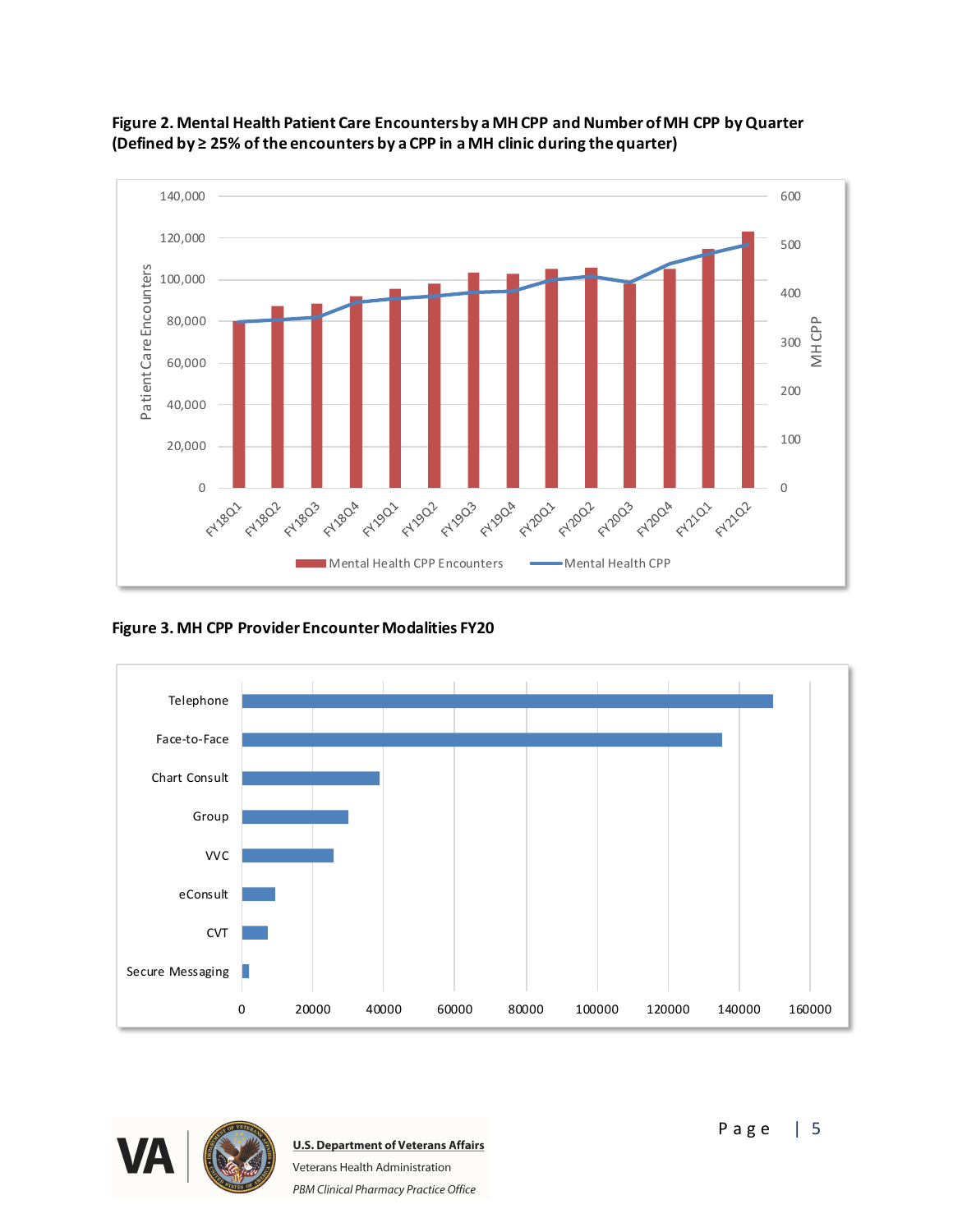## **Figure 4. PhARMD Tool Mental Health Interventions FY20**



## **Figure 5. Proportion of Mental Health PhARMD Tool Interventions by Disease State in FY20**

|                       |                 |                    | SCHIZOPHRE<br>6% | <b>BIPOLAR 6%</b><br><b>PAIN MGMT 5%</b> |                       |
|-----------------------|-----------------|--------------------|------------------|------------------------------------------|-----------------------|
|                       |                 | <b>ANXIETY 14%</b> | TOB CESS 5%      |                                          |                       |
| <b>DEPRESSION 24%</b> | <b>PTSD 21%</b> | <b>INSOMNIA 8%</b> | <b>AUD 5%</b>    | <b>OUD</b><br>2%                         | <b>SUD 2%</b><br>ADHD |

In evaluating 360 MH CPP with a scope of practice, 84% completed a Post Graduate Year 1 (PGY1) residency, 61% completed a Post Graduate Year 2 (PGY2) with 59% specifically noting a completed Psychiatric Pharmacy PGY2. In addition, 67% report advanced board certification with 53% of these individuals recognized as Board Certified Psychiatric Pharmacists (BCPP). VA is the largest trainer of PGY2 psychiatric pharmacy residents, graduating approximately 87 PGY2 Psychiatric Pharmacy Residents

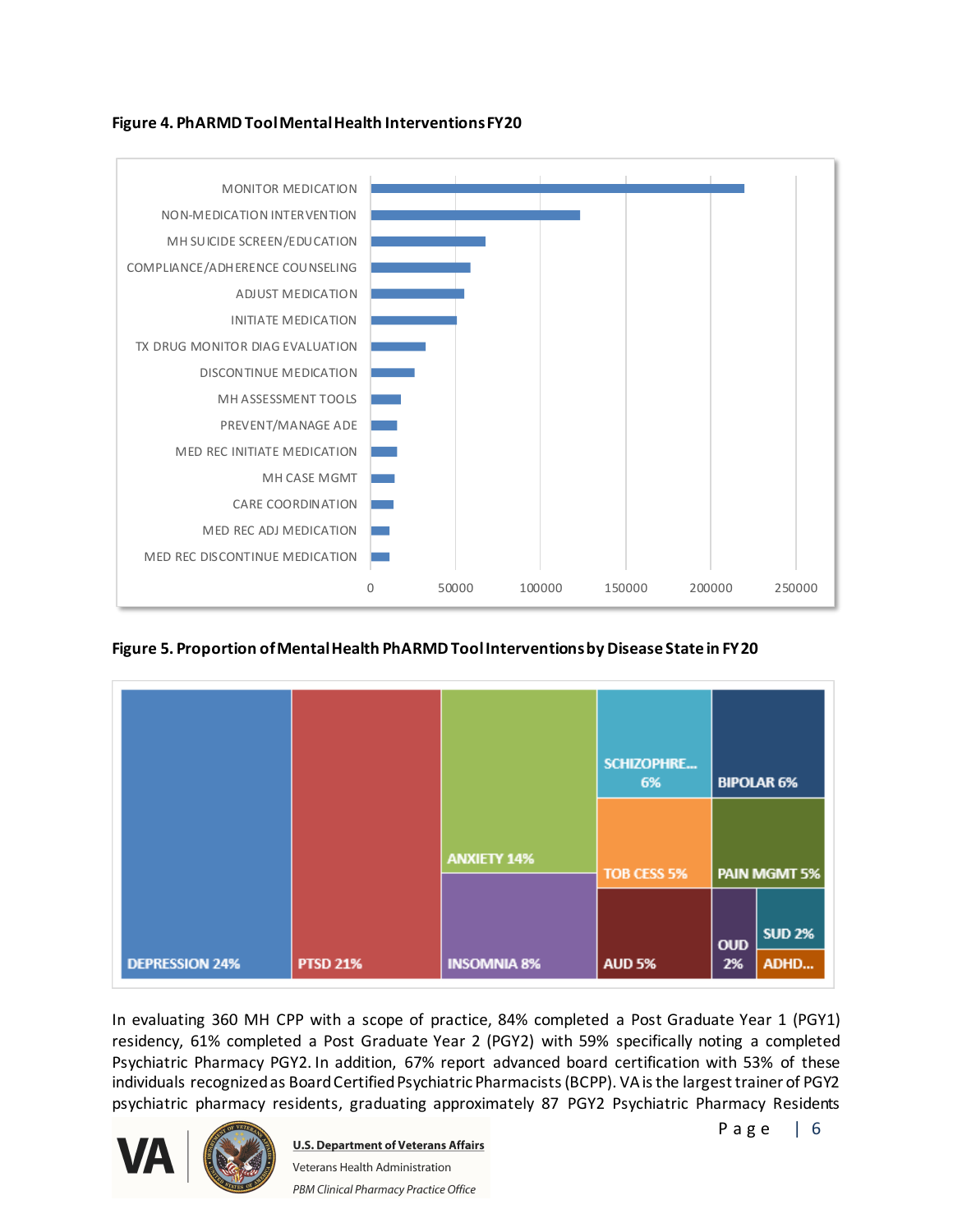#### annually.

## *Scalability of CPP in Mental Health*

Taking a unique approach to increase the number of CPP in MH, the PBM CPPO partnered with the Office of Rural Health (ORH) in FY17 to successfully implement an Enterprise Wide Initiative (EWI), Increasing Access to Care for Rural Veterans by Leveraging CPP, known as the CPP Rural Veteran Access (CRVA) initiative. This project aimed to provide greater access to CMM to Veterans living in rural areas in three foundational areas of need: primary care, pain management and mental health. This robust initiative provided funding for the hiring and placement of 37 new MH CPP. After hiring in FY17 and expedited implementation, these MH CPP worked to optimize direct patient care impact providing care for 38,545 Veterans with over 20,000 being Rural Veterans as of June 2020, recording over 130,000 encounters. Due to the success of this initiative, the CRVA Diffusion project hired an additional 15 MH CPP in FY21 and in FY20/FY21 the CRVA SUD hired an additional 31 MH CPP. This PBM built infrastructure demonstrates its ability to scale national MH CPP practice expansion successfully and efficiently.

## *Conclusions*

MH clinical pharmacy practice continues to demonstrate what the MH CPP, practicing at the top of their license, can achieve as a core member in MH team-based care by improved access, clinical outcomes and cost effectiveness when integrated into MH teams across practice settings. VA has a significant opportunity to re-deploy or add trained MH CPP as a key member of the team and as a primary MH Provider. The supply of MH CPP in most geographic areas is ample, and VA produces over 600 postgraduate trained clinical pharmacy residents each year, 87 with PGY2 Psychiatric Pharmacy training, which are ready for hiring in July of each year.

The PBM CPPO infrastructure utilized to deploy the CRVA CPS practice expansion is a unique and robust resource that may be successfully used to scale national Pain Management CPS practice expansion. MH CPP have specialized training and expertise in providing care for Veterans with complex medications regimens. As such, MH CPPrepresent a key resource for complex Veteran care and as part of team-based care.

**Questions related to this guidance may be directed to the Clinical Pharmacy Practice Office (CPPO) at VHAPBH Clinical Pharmacy Practice Office (CPPO) [ClinicalPharmacyPracticeOfficeCPPO@va.gov](mailto:ClinicalPharmacyPracticeOfficeCPPO@va.gov).**